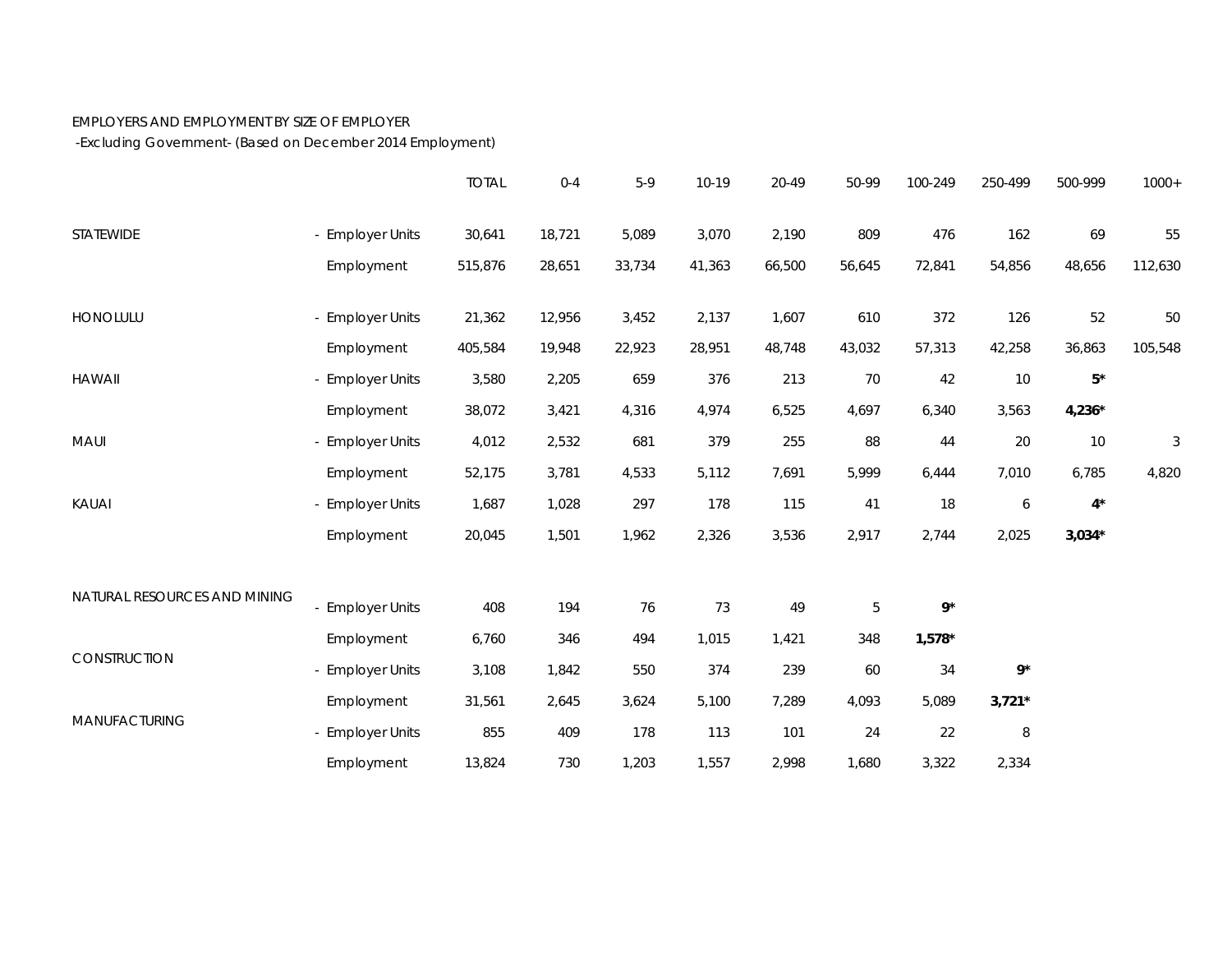## EMPLOYERS AND EMPLOYMENT BY SIZE OF EMPLOYER

-Excluding Government- (Based on December 2014 Employment)

|                                                                                            |                       | <b>TOTAL</b> | $0 - 4$ | $5-9$ | 10-19 | 20-49 | 50-99    | 100-249  | 250-499        | 500-999        | $1000+$        |
|--------------------------------------------------------------------------------------------|-----------------------|--------------|---------|-------|-------|-------|----------|----------|----------------|----------------|----------------|
| <b>WHOLESALE TRADE</b>                                                                     | - Employer Units      | 1,826        | 1,164   | 292   | 176   | 129   | 37       | $28*$    |                |                |                |
|                                                                                            | Employment            | 17,328       | 1,801   | 1,918 | 2,315 | 3,850 | 2,461    | 4,983*   |                |                |                |
| RETAIL TRADE<br><b>TRANSPORTATION AND UTILITIES</b><br><b>INFORMATION</b>                  | - Employer Units      | 2,834        | 1,469   | 576   | 341   | 241   | 90       | 71       | 23             | 11             | 12             |
|                                                                                            | Employment            | 75,799       | 2,693   | 3,817 | 4,562 | 7,466 | 6,531    | 11,287   | 7,492          | 8,036          | 23,915         |
|                                                                                            | - Employer Units      | 849          | 411     | 149   | 103   | 92    | 48       | 20       | 18             | $\overline{4}$ | 4              |
|                                                                                            | Employment            | 30,629       | 590     | 992   | 1,417 | 2,680 | 3,430    | 3,202    | 6,278          | 3,013          | 9,027          |
|                                                                                            | - Employer Units      | 583          | 428     | 63    | 40    | 23    | 14       | 9        | $\mathfrak{Z}$ |                |                |
|                                                                                            | Employment            | 8,549        | 387     | 427   | 535   | 707   | 1,044    | 1,383    | 949            |                |                |
| <b>FINANCE AND INSURANCE</b>                                                               | - Employer Units      | 1,034        | 727     | 137   | 69    | 49    | 25       | 18       | $\overline{4}$ | $5^\star$      |                |
|                                                                                            | Employment            | 17,809       | 1,130   | 887   | 929   | 1,456 | 1,846    | 2,604    | 1,192          | $7,765*$       |                |
| REAL ESTATE AND RENTAL AND<br><b>LEASING</b>                                               | - Employer Units      | 1,568        | 1,152   | 222   | 106   | 49    | 26       | 8        | $5^\star$      |                |                |
|                                                                                            | Employment            | 11,641       | 1,888   | 1,445 | 1,444 | 1,457 | 1,841    | 1,104    | $2,462*$       |                |                |
| PROFESSIONAL AND TECHNICAL<br><b>SERVICES</b>                                              | - Employer Units      | 4,126        | 3,133   | 488   | 269   | 161   | 53       | $22*$    |                |                |                |
|                                                                                            | Employment            | 22,766       | 4,154   | 3,208 | 3,545 | 4,678 | 3,718    | $3,463*$ |                |                |                |
| MANAGEMENT OF COMPANIES AND<br><b>ENTERPRISES</b>                                          | <b>Employer Units</b> | 197          | 147     | 16    | 18    | 10    | $6*$     |          |                |                |                |
|                                                                                            | Employment            | 2,349        | 178     | 110   | 258   | 321   | $1,482*$ |          |                |                |                |
| ADMINISTRATIVE & SUPPORT & WASTE<br><b>MANAGEMENT &amp; REMEDIATION</b><br><b>SERVICES</b> | <b>Employer Units</b> | 2,186        | 1,375   | 284   | 213   | 151   | 83       | 46       | 20             | $\overline{7}$ | $\overline{7}$ |
|                                                                                            | Employment            | 59,158       | 1,909   | 1,922 | 2,826 | 4,775 | 5,726    | 6,974    | 6,417          | 4,425          | 24,184         |
| <b>EDUCATIONAL SERVICES</b>                                                                | - Employer Units      | 627          | 380     | 91    | 64    | 50    | 18       | 15       | $\overline{4}$ | $5^{\star}$    |                |
|                                                                                            | Employment            | 14,362       | 474     | 623   | 871   | 1,558 | 1,225    | 2,050    | 1,223          | $6,338*$       |                |